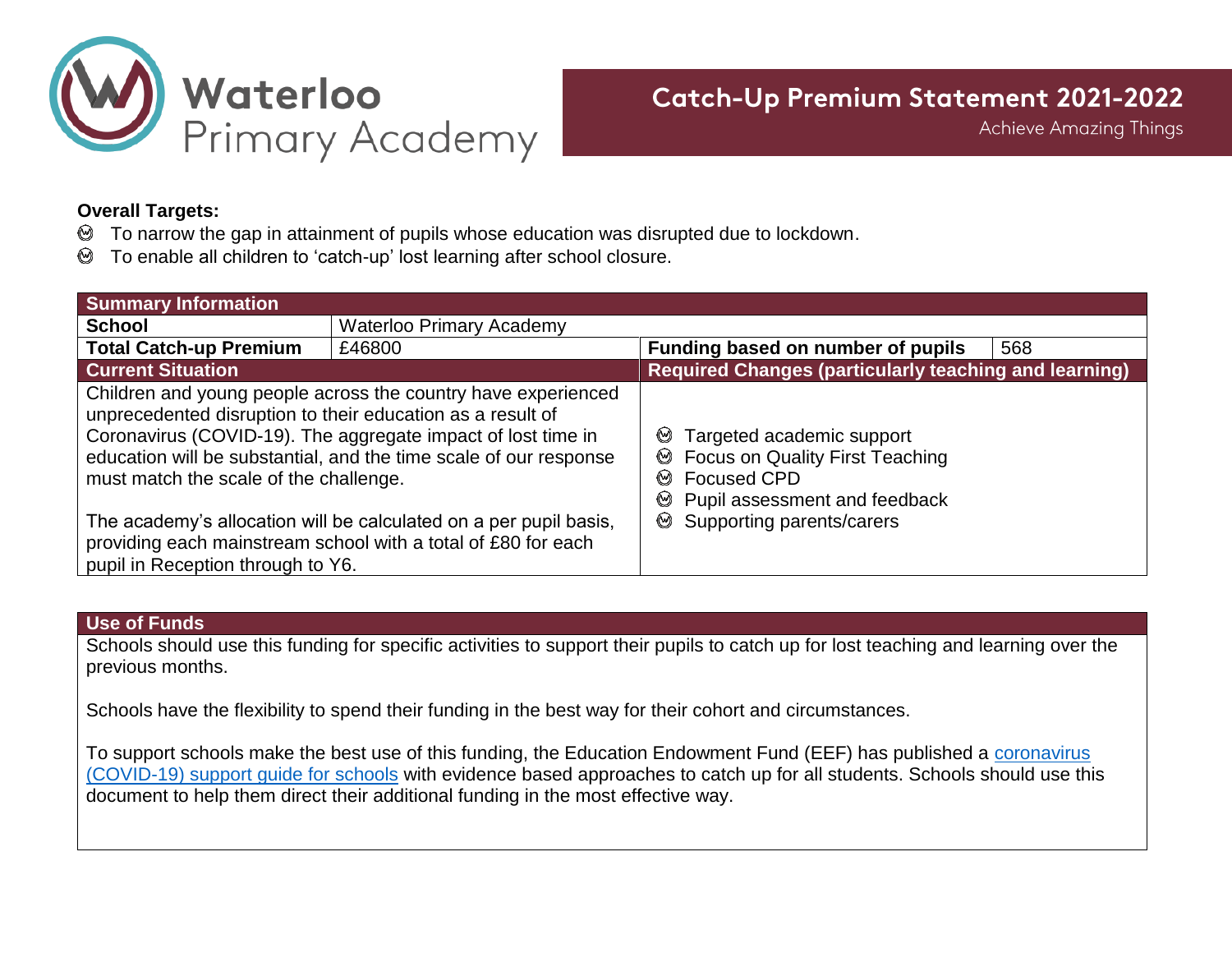

**Achieve Amazing Things** 

## **The EEF advises the following:**

Teaching and whole-school strategies

- Supporting great teaching
- Pupil assessment and feedback
- **S** Transition support

### Targeted approaches

- One to one and small group tuition
- $<sup>•</sup>$  Intervention programmes</sup>
- **Extended school time**

## Wider strategies

- **■** Supporting parent and carers
- Access to technology
- **■** Summer support

#### **Identified impact from the lockdown**

| <b>Maths</b> | Specific content has been missed, leading to gaps in learning and interrupted sequences of the children's<br>learning journeys. Attitudes to learn remain positive. Visitation of key knowledge, skills and concepts is important<br>with the ability for children to use manipulatives to secure understanding, something the children may not have<br>been able to access easily during remote education.                               |
|--------------|-------------------------------------------------------------------------------------------------------------------------------------------------------------------------------------------------------------------------------------------------------------------------------------------------------------------------------------------------------------------------------------------------------------------------------------------|
| Reading      | The gap between those that read widely and those that don't has widened; this is particularly the case for                                                                                                                                                                                                                                                                                                                                |
|              | children working to develop higher order reading skills. Mixed levels and opportunities for reading within the<br>home.                                                                                                                                                                                                                                                                                                                   |
| Writing      | Essential skills have not been practised in the same way during absence from school, recall of GPS knowledge<br>and skills will need to be revisited and opportunities for the children to take part in sustained pieces of writing.<br>Stamina and motivation will need to be improved to enable fluency of writing along with developing a fluid<br>handwriting style. Opportunities for guided, cross-curricular writing were limited. |
| Other areas  | There are significant gaps within other curriculum areas, this will impact upon their ability to make connections                                                                                                                                                                                                                                                                                                                         |
|              | and their progression of knowledge, skills and concepts in line with the national curriculum requirements. The<br>children have also missed out on valuable, wider opportunities such as visits, trips and other valuable stimuli.                                                                                                                                                                                                        |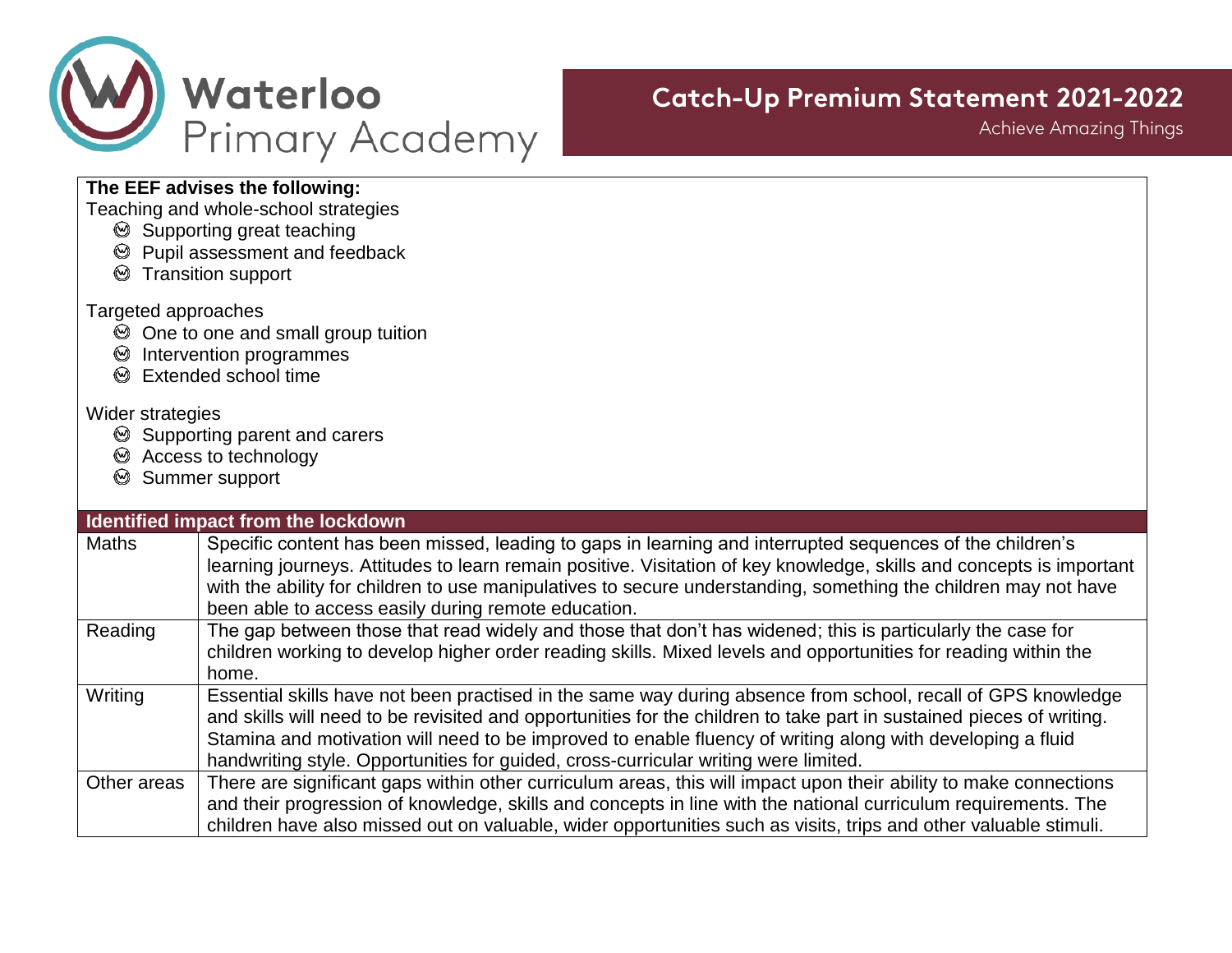

**Achieve Amazing Things** 

| <b>Actions (including staff</b><br>training needs)                                                                                                                                                                                                                                            | <b>Personnel/role</b>                                                                                                                                          | <b>Timescales</b> | <b>Success</b><br><b>Criteria/Intended</b><br><b>Outcomes</b>                                                                                                                                                 | <b>Progress to date/</b><br><b>Review period</b>                             |
|-----------------------------------------------------------------------------------------------------------------------------------------------------------------------------------------------------------------------------------------------------------------------------------------------|----------------------------------------------------------------------------------------------------------------------------------------------------------------|-------------------|---------------------------------------------------------------------------------------------------------------------------------------------------------------------------------------------------------------|------------------------------------------------------------------------------|
| <b>SPLang Training</b>                                                                                                                                                                                                                                                                        | EYFS/KS1&<br>Y2 teachers<br><b>SENDCo</b>                                                                                                                      | 2021-2022         | SPLang (Talk Boost)<br>strategies<br>disseminated to other<br>teachers in phases<br>and used in<br>classrooms to support<br>pupil speech and<br>language (vocabulary)                                         | Shared with other staff in phase<br>Strategies in place in the<br>classrooms |
| Additional in-class support to<br>allow teachers to work with<br>identified children to close<br>the gaps in learning.<br>Teachers to identify gaps and<br>use pre-teaching and gap<br>closing<br>Inclusion Team supporting<br>with successful transition of<br>pupils with SEND into school. | <b>Phase Leaders</b><br>to work with<br>class teachers<br>to direct<br>additional and<br>allocated LSAs<br>whilst they<br>work with<br>identified<br>children. | 2021-2022         | Gap closed for most<br>disadvantaged pupils<br>Collaborative learning<br>is present in all<br>classrooms<br>Carefully planned and<br>targeted, structured<br>interventions in place,<br>class teacher leading |                                                                              |
| Assessments<br>Phonics<br>NFER/White Rose Maths<br>Hub summative<br>assessments<br><b>Spelling Tests</b><br>$\bullet$<br>Writing non-<br>$\bullet$<br>negotiables/age related<br>expectations                                                                                                 |                                                                                                                                                                |                   |                                                                                                                                                                                                               |                                                                              |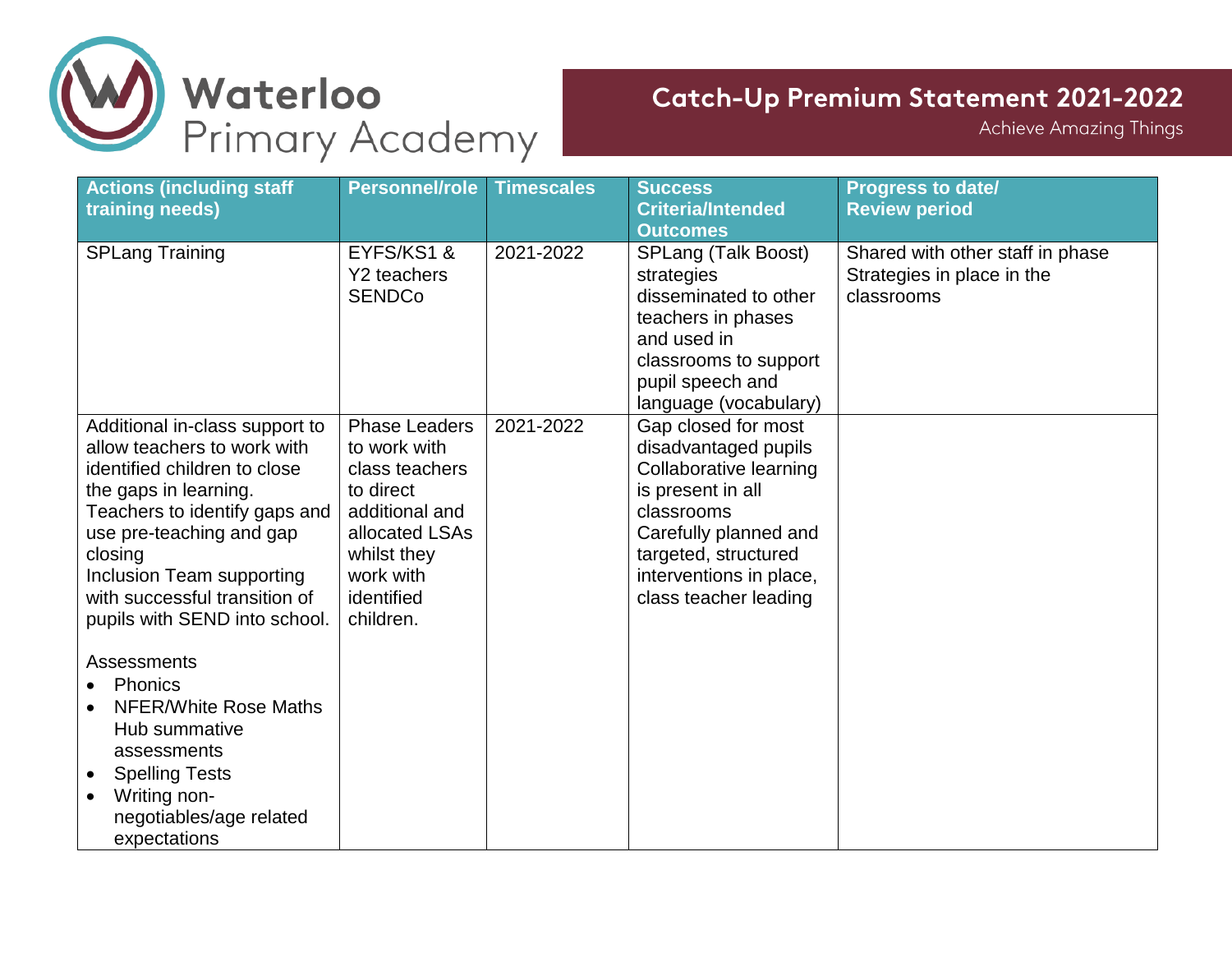

**Achieve Amazing Things** 

| <b>Summative tests</b><br>Times table assessment |                       |           |                         |  |
|--------------------------------------------------|-----------------------|-----------|-------------------------|--|
|                                                  |                       |           |                         |  |
| Interventions<br><b>Precision Teaching</b>       |                       |           |                         |  |
| Pre-teach<br>$\bullet$                           |                       |           |                         |  |
| Plus 1<br>$\bullet$                              |                       |           |                         |  |
| Power of 2<br>$\bullet$                          |                       |           |                         |  |
| Toe-by-Toe<br>$\bullet$                          |                       |           |                         |  |
| <b>SALT</b> strategies<br>$\bullet$              |                       |           |                         |  |
| <b>IDL</b><br>$\bullet$                          |                       |           |                         |  |
| <b>TT Rockstars</b><br>$\bullet$                 |                       |           |                         |  |
| Y6 reading preparation<br>materials              |                       |           |                         |  |
|                                                  |                       |           |                         |  |
| Teachers to provide regular                      |                       |           |                         |  |
| feedback on next steps and                       |                       |           |                         |  |
| regularly review and update                      |                       |           |                         |  |
| pupil plans<br>To deliver 1-to-1 and small       | <b>Class teachers</b> | 2021-2022 | Trained teachers or     |  |
| group tuition to identified                      | Heads of              |           | LSAs to deliver 1:1     |  |
| children. These groups will                      | Year/Phase            |           | and small group tuition |  |
| be supported by teachers                         | <b>LSAs</b>           |           | before, during and      |  |
| targeting knowledge gaps                         |                       |           | after the school day.   |  |
| and revision of areas of                         |                       |           |                         |  |
| learning required.<br>To deliver 1:1 and small   | The Haven             | 2021-2022 | Trained pastoral staff  |  |
| group nurture sessions for                       | staff                 |           | to deliver nurture      |  |
| pupils who need                                  | <b>Class teachers</b> |           | support sessions        |  |
| support with well-being                          | /LSAs                 |           | during the school day   |  |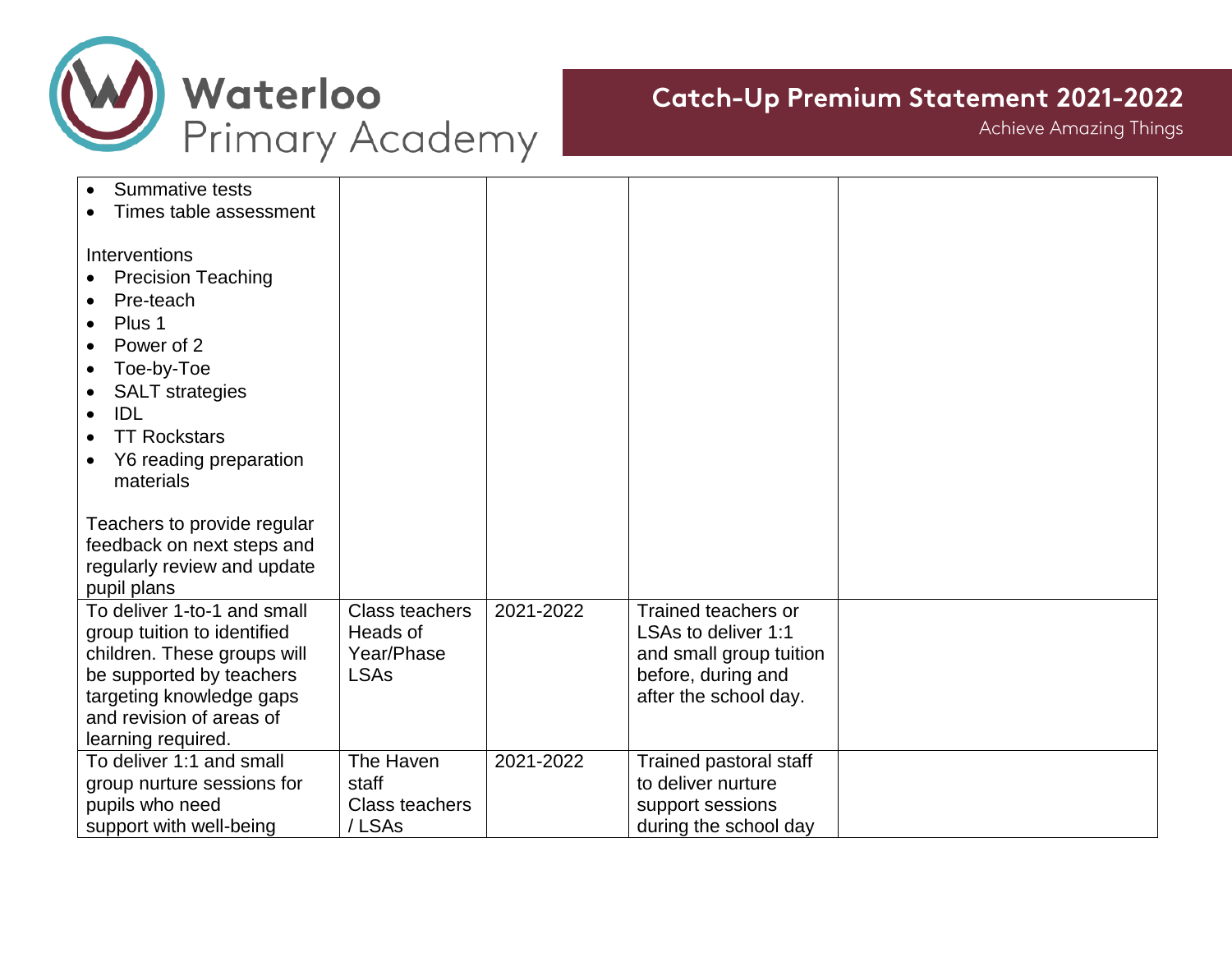

**Achieve Amazing Things** 

| Access to technology at<br>home/in school:<br><b>Microsoft Teams</b><br>IDL.<br>Web based learning<br>platforms |                                                                                                      | 2021-2022                          | All pupils have access<br>to a laptop/tablet at<br>home for remote<br>learning and support<br>for access | Academy tablets/Microsoft devices<br>have been given to children without<br>access to a device at home.<br>Communications with parents/carers<br>made to ensure they are aware of<br>the support available, e.g. loan of a<br>device, wi-fi access - Started 2020-<br>2021<br>Remote learning clearly signposted<br>and accessed by the majority and<br>positive feedback from<br>parents/carers/outside agencies. |
|-----------------------------------------------------------------------------------------------------------------|------------------------------------------------------------------------------------------------------|------------------------------------|----------------------------------------------------------------------------------------------------------|--------------------------------------------------------------------------------------------------------------------------------------------------------------------------------------------------------------------------------------------------------------------------------------------------------------------------------------------------------------------------------------------------------------------|
| <b>SEMH - Nurture, PSHE</b>                                                                                     | Class teachers<br>Heads of<br>Year/Phase<br>Subject Lead<br><b>SLT</b><br>The Haven<br><b>SENDCo</b> | Ongoing<br>throughout<br>2021-2022 |                                                                                                          |                                                                                                                                                                                                                                                                                                                                                                                                                    |
|                                                                                                                 |                                                                                                      |                                    | <b>Total Costs £46,800</b>                                                                               |                                                                                                                                                                                                                                                                                                                                                                                                                    |

| <b>Procedures for Monitoring Actions</b>                    | <b>Procedures for Monitoring Impact</b>                        |  |  |
|-------------------------------------------------------------|----------------------------------------------------------------|--|--|
| $\Theta$ Report on progress through HT report               | Tracking                                                       |  |  |
| ৩                                                           | $\mathcal{O}$ Work sampling                                    |  |  |
| <b> ■ SLT</b> to monitor impact of strategies across phases | $\otimes$ Assessment                                           |  |  |
| sup>⊜ SLT to monitor impact through data and focus/pupil    |                                                                |  |  |
| progress meetings                                           | $\vert \, \circledcirc \,$ Parental consultations and meetings |  |  |